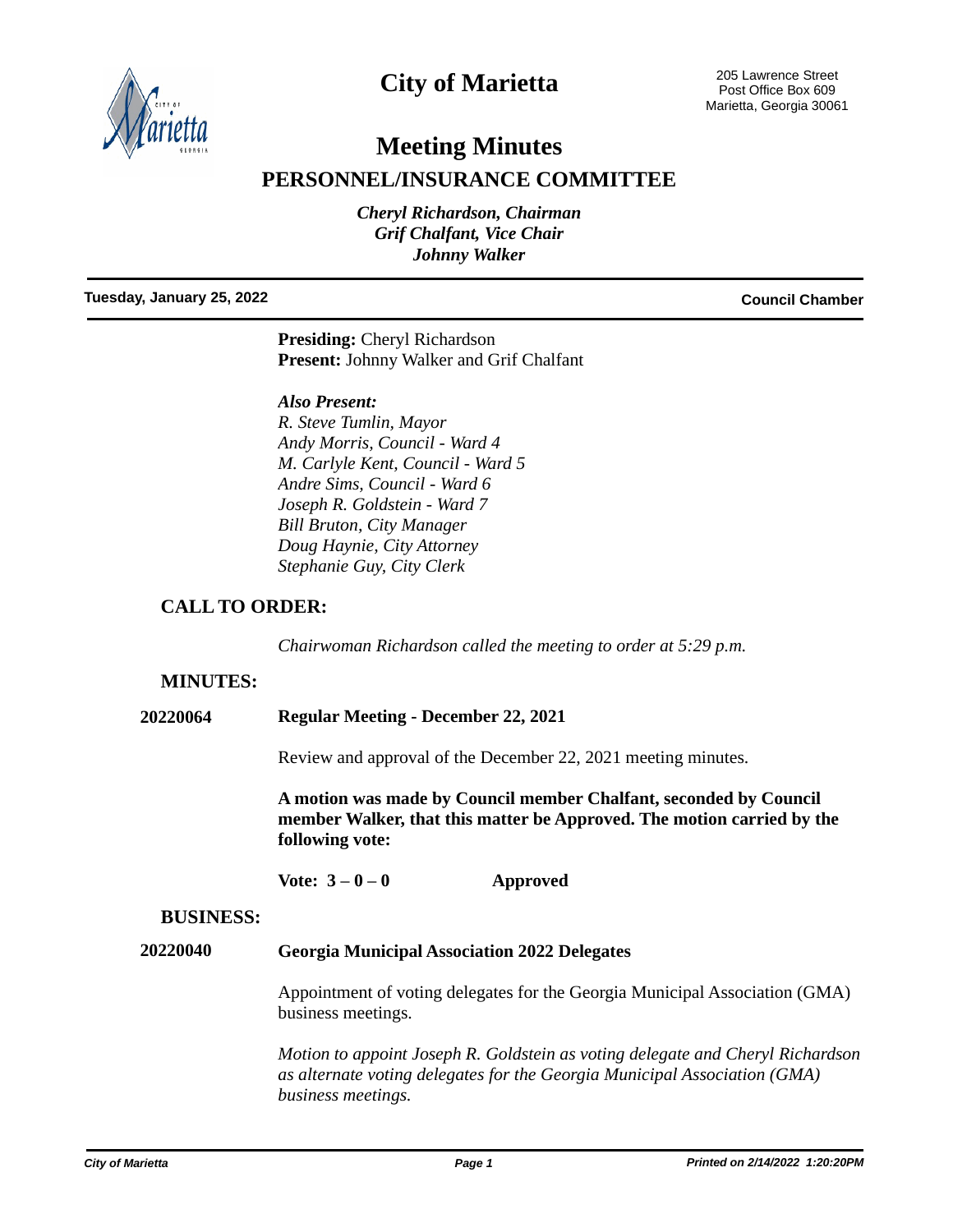|          | A motion was made by Council member Chalfant, seconded by Council<br>member Walker, that this matter be Recommended for Approval - Consent<br>Agenda. The motion carried by the following vote: |                                                  |  |
|----------|-------------------------------------------------------------------------------------------------------------------------------------------------------------------------------------------------|--------------------------------------------------|--|
|          | Vote: $3 - 0 - 0$                                                                                                                                                                               | <b>Recommended for Approval - Consent Agenda</b> |  |
| 20220041 | <b>National League of Cities 2022 Delegates</b>                                                                                                                                                 |                                                  |  |
|          | Appointment of voting delegates for the NLC business meetings.                                                                                                                                  |                                                  |  |
|          | Motion to appoint M. Carlyle Kent as voting delegate and Joseph R. Goldstein as<br>alternate voting delegate for the NLC business meetings.                                                     |                                                  |  |
|          | A motion was made by Council member Walker, seconded by Council<br>member Chalfant, that this matter be Recommended for Approval - Consent<br>Agenda. The motion carried by the following vote: |                                                  |  |
|          | Vote: $3 - 0 - 0$                                                                                                                                                                               | <b>Recommended for Approval - Consent Agenda</b> |  |
| 20220039 | Marietta Welcome Center & Visitors Bureau Appointment                                                                                                                                           |                                                  |  |
|          | Appointment to the Marietta Welcome Center & Visitors Bureau for a two-year<br>term.                                                                                                            |                                                  |  |
|          | Appointment of Joseph R. Goldstein to the Marietta Welcome Center & Visitors<br>Bureau for a two-year term.                                                                                     |                                                  |  |
|          | A motion was made by Council member Chalfant, seconded by Council<br>member Walker, that this matter be Recommended for Approval - Consent<br>Agenda. The motion carried by the following vote: |                                                  |  |
|          | Vote: $3 - 0 - 0$                                                                                                                                                                               | Recommended for Approval - Consent Agenda        |  |
| 20220070 | <b>Historic Preservation Commission Appointment (Ward 4)</b>                                                                                                                                    |                                                  |  |
|          | Appointment of Mike Wilson to the Historic Preservation Commission Ward 4<br>for a term of three years, beginning immediately upon appointment and expiring<br>February 10, 2025.               |                                                  |  |
|          | A motion was made by Council member Walker, seconded by Council<br>member Chalfant, that this matter be Recommended for Approval - Consent<br>Agenda. The motion carried by the following vote: |                                                  |  |
|          | Vote: $3 - 0 - 0$                                                                                                                                                                               | <b>Recommended for Approval - Consent Agenda</b> |  |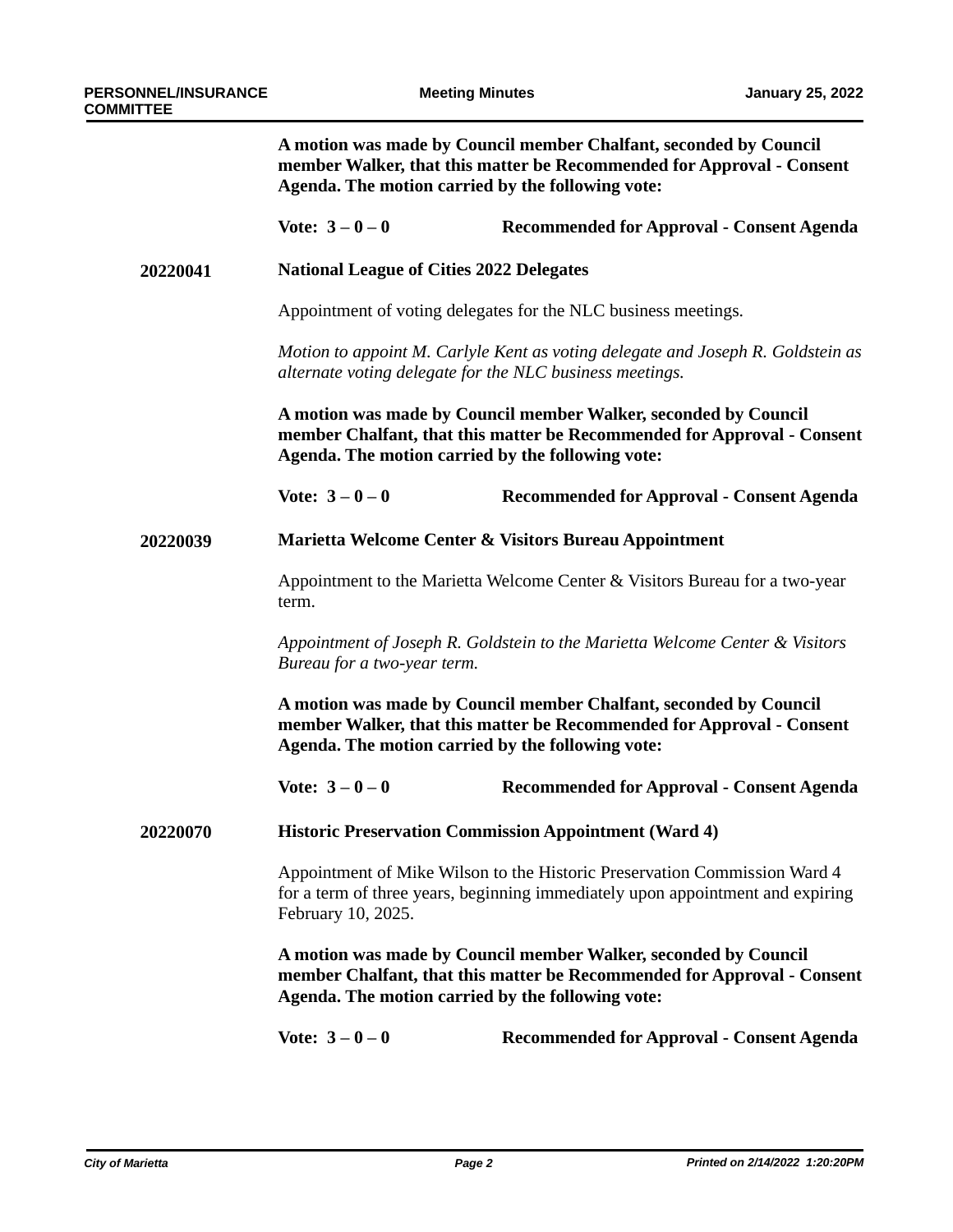| 20220071 | <b>Historic Board of Review Appointment (Ward 4)</b>                                                                                                                                                                                       |                                                  |  |
|----------|--------------------------------------------------------------------------------------------------------------------------------------------------------------------------------------------------------------------------------------------|--------------------------------------------------|--|
|          | Appointment of Mike Wilson to the Historic Board of Review Ward 4 for a two<br>(2) year term, beginning upon appointment and expiring February 10, 2025.                                                                                   |                                                  |  |
|          | A motion was made by Council member Walker, seconded by Council<br>member Chalfant, that this matter be Recommended for Approval - Consent<br>Agenda. The motion carried by the following vote:                                            |                                                  |  |
|          | Vote: $3 - 0 - 0$                                                                                                                                                                                                                          | <b>Recommended for Approval - Consent Agenda</b> |  |
| 20220073 | <b>Distinguished Service Award-Police Chief</b>                                                                                                                                                                                            |                                                  |  |
|          | Motion to honor Chief Dan Flynn with a Distinguished Service Award.                                                                                                                                                                        |                                                  |  |
|          | A motion was made by Council member Chalfant, seconded by Council<br>member Walker, that this matter be Referred to the Special Called Meeting.<br>The motion carried by the following vote:                                               |                                                  |  |
|          | Vote: $3 - 0 - 0$                                                                                                                                                                                                                          | <b>Referred to the Special Called Meeting</b>    |  |
| 20220043 | Marietta Pension Board - Ex Officio (Police Chief)                                                                                                                                                                                         |                                                  |  |
|          | Appointment of Acting Police Chief Marty Ferrell to the Marietta Pension Board<br>(Ex Officio) for the duration of his tenure as Acting Police Chief. Acting Chief<br>Ferrell votes in the absence of the appointed Police Representative. |                                                  |  |
|          | A motion was made by Council member Walker, seconded by Council<br>member Chalfant, that this matter be Recommended for Approval - Consent<br>Agenda. The motion carried by the following vote:                                            |                                                  |  |
|          | Vote: $3 - 0 - 0$                                                                                                                                                                                                                          | <b>Recommended for Approval - Consent Agenda</b> |  |
| 20220061 | <b>Nationwide 457(b) Deferred Compensation Agreement</b>                                                                                                                                                                                   |                                                  |  |
|          | Motion to approve the amendment to extend the administrative services<br>agreement on the 457(b) deferred compensation plan with Nationwide through<br>January 12, 2026.                                                                   |                                                  |  |
|          | A motion was made by Council member Walker, seconded by Council<br>member Chalfant, that this matter be Recommended for Approval - Consent<br>Agenda. The motion carried by the following vote:                                            |                                                  |  |
|          | Vote: $3 - 0 - 0$                                                                                                                                                                                                                          | <b>Recommended for Approval - Consent Agenda</b> |  |